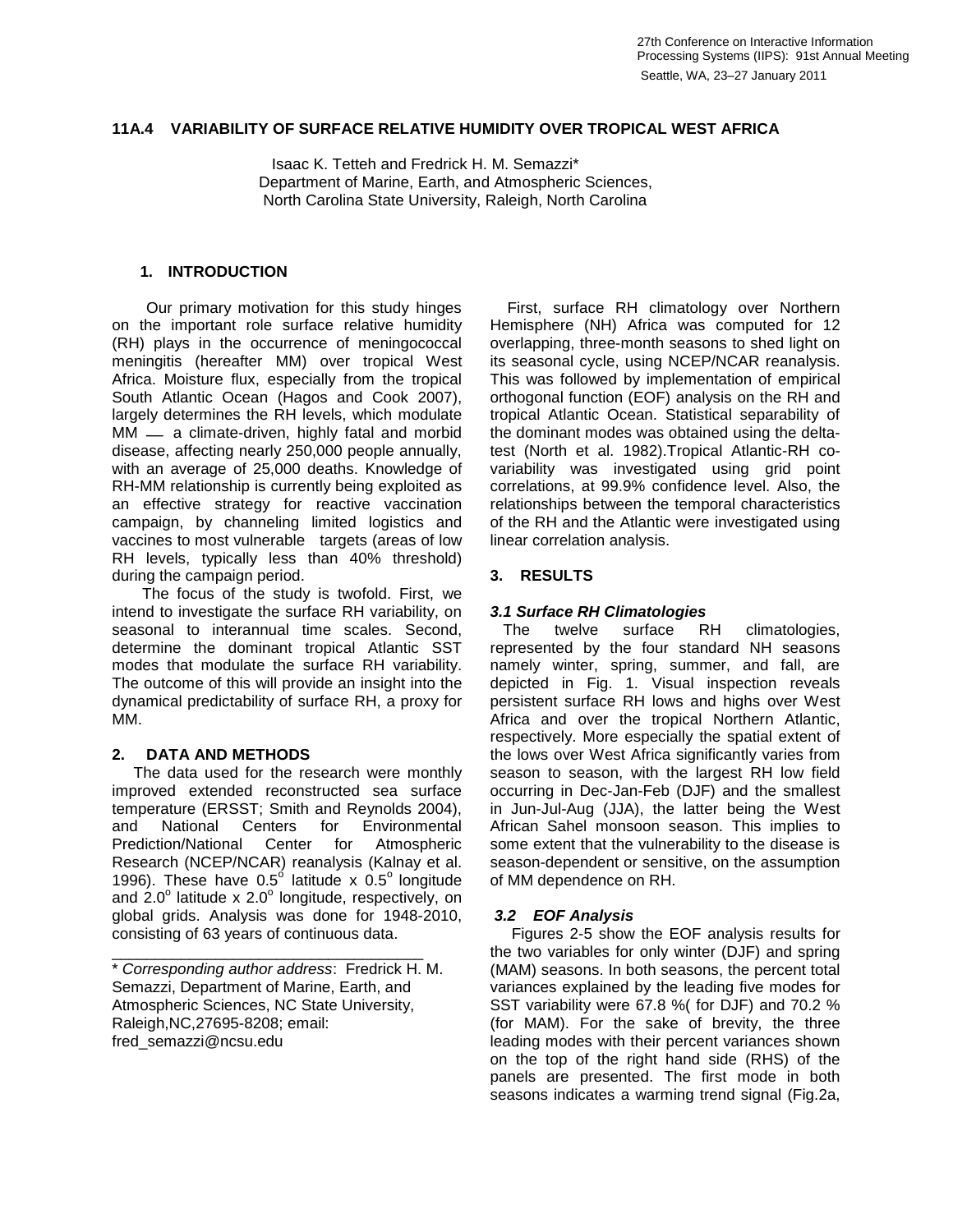3a). Their second modes also share similarity in having a characteristic, dimorphic tropical Atlantic SST anomaly pattern (ie, the interhemispheric SST asymmetry  $-$  the tropical Atlantic Dipole Mode: TADM) as well as interannual oscillations in their time series (Figs. 2b, 3b). However, their third modes show dissimilar spatial patterns even though their temporal characteristics are dominated by interannual variability (Figs .2c, 3c). DJF SST EOF 3 mode is encapsulated in a quadrupole-like pattern with bands of SST anomalies of alternating signs. The corresponding MAM SST EOF 3 mode depicts a tripole-like pattern with negative anomalies sandwiched by the positive anomalies.

 The number of leading modes for surface RH DJF and MAM seasons were five and three, respectively. These explained 54.7 % and 43.7% of total variability, respectively. The first two modes for the two seasons are presented. The individual contributions of the modes are similarly shown on the top of the RHS of the panels (Figs. 4, 5). The DJF surface RH EOF 1 mode (Fig. 4a) exhibits a tripolar anomaly pattern with the center of action of the anomalies over land having positive loadings ensheathed by negative loadings. This mode is related to MAM tropical Atlantic SST EOF 3 ( $r=+0.41$ ), suggesting the latter as a potential predictor. The temporal variability associated with DJF RH EOF 1 mode is

decadal-like (Fig. 4a). The DJF surface RH EOF 2 mode (Fig. 4b) also exhibits a tripolar pattern with alternating bands of RH anomaly. Similarly, its time series shows decadal-like variability. This mode is associated with DJF tropical Atlantic SST EOF 3 (r=+0.46). MAM RH EOF 1 and 2 time series are anti-correlated with MAM tropical Atlantic SST EOF 3 (r=- 0.38) and DJF tropical Atlantic EOF 3 ( $r = -0.45$ ) time series, respectively, suggesting the latter as a potential predictor.

 RH-SST co-variability, investigated by grid point correlations between tropical Atlantic SST anomalies and the first two RH EOF time series for the two seasons are displayed in Fig. 6. All are mainly characterized by positive correlations. Figure 6a shows that DJF surface RH EOF 1 is modulated by climatic signals in the subtropical, equatorial and eastern Atlantic SST anomalies. On the contrary, the EOF 2 is seen to be related to a remote but small scale signal in the northwestern subtropical North Atlantic (Fig. 6b). MAM surface RH EOF 1 modulation is quite similar to the DJF mode 1, except for a more prominent signal in the southwestern South Atlantic (Fig. 6c), whereas MAM surface RH EOF 2 is related to remote but small scale subtropical North Atlantic SST anomalies over northern Africa (Fig. 6d).



Figure 1. NH Africa seasonal surface RH climatologies.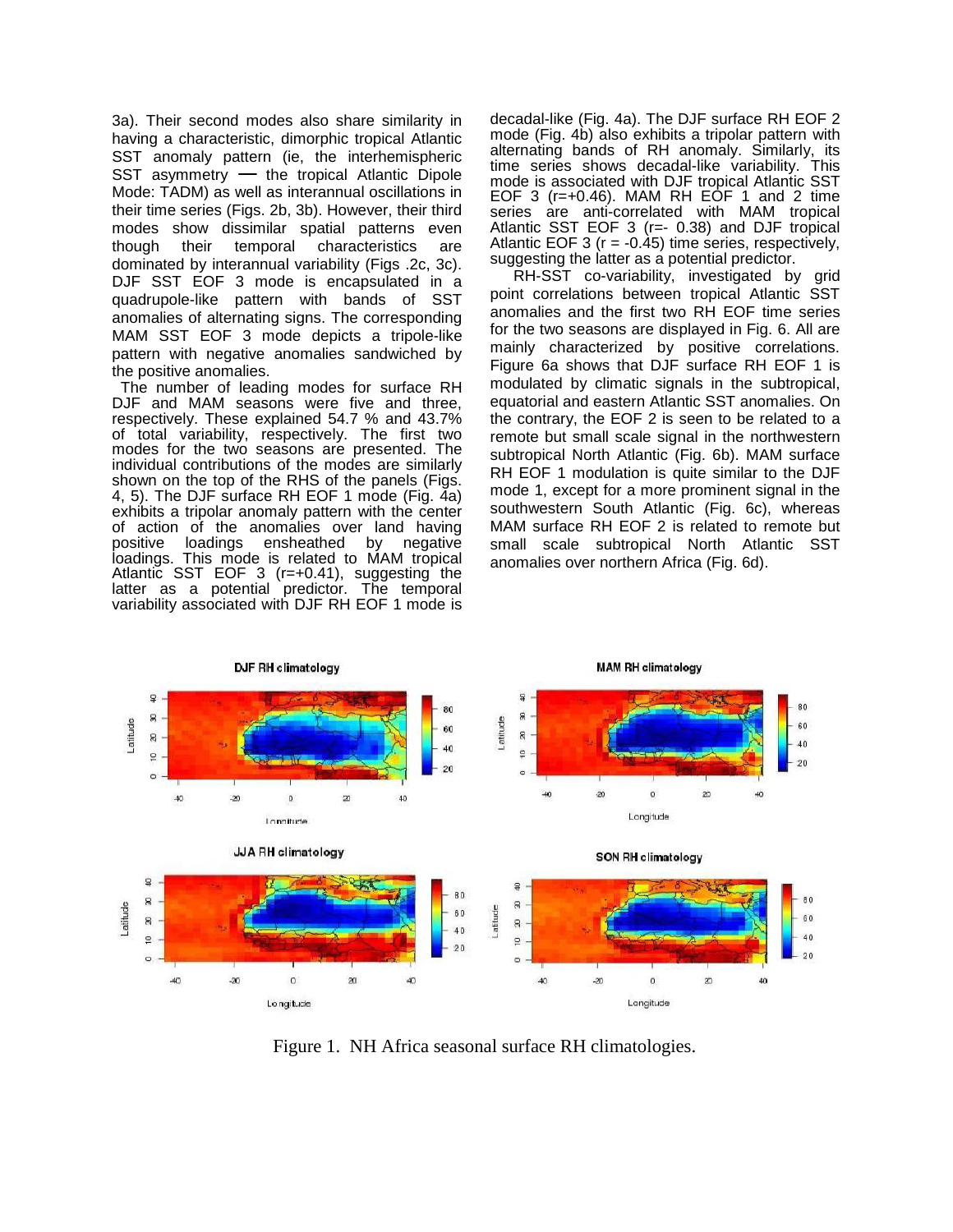

Figure 2. DJF tropical Atlantic SST EOF modes.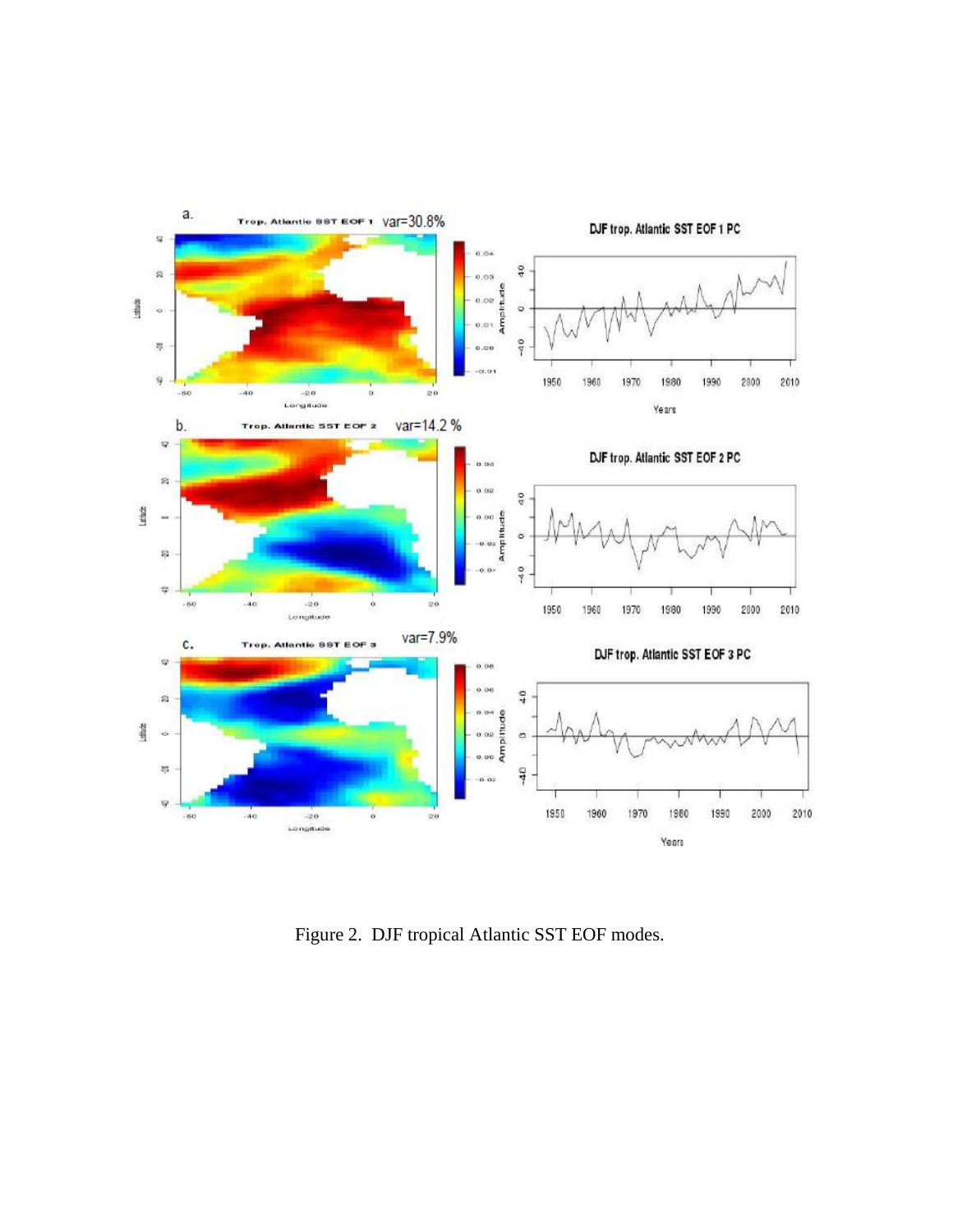

Figure 3. As in Figure 2 except for MAM season.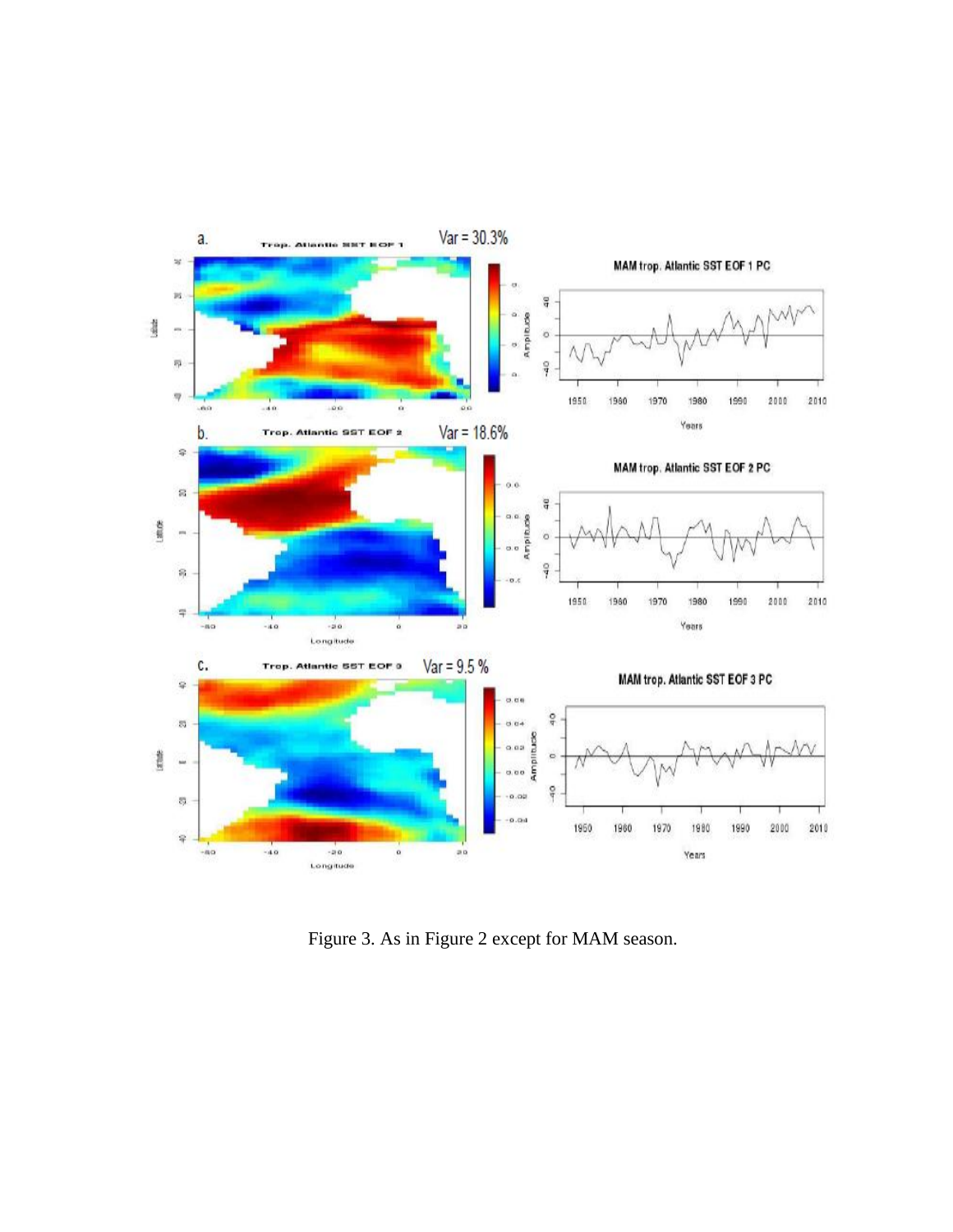



Figure 4. DJF surface RH EOF modes.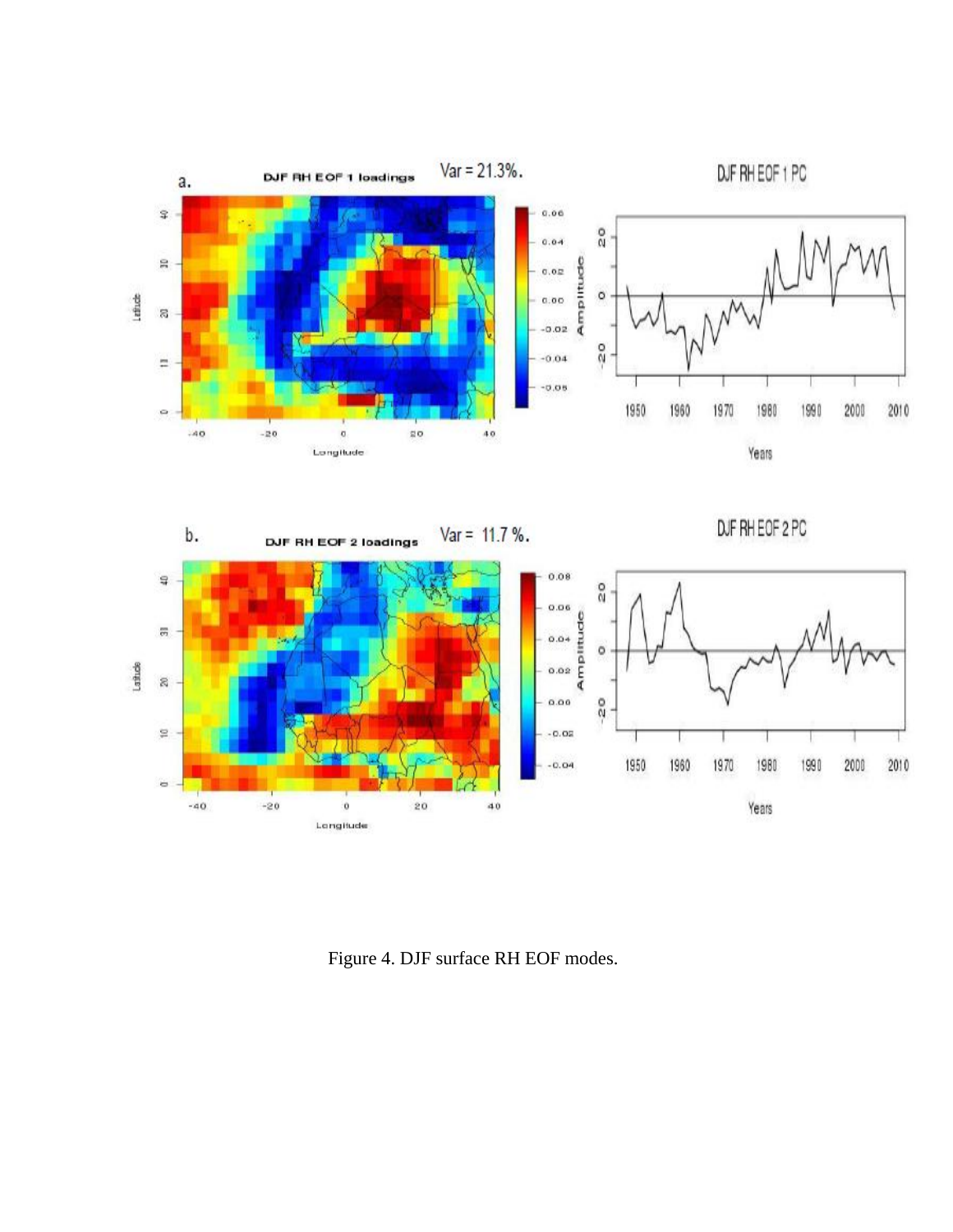

Figure 5. As in Figure 4 except for MAM season.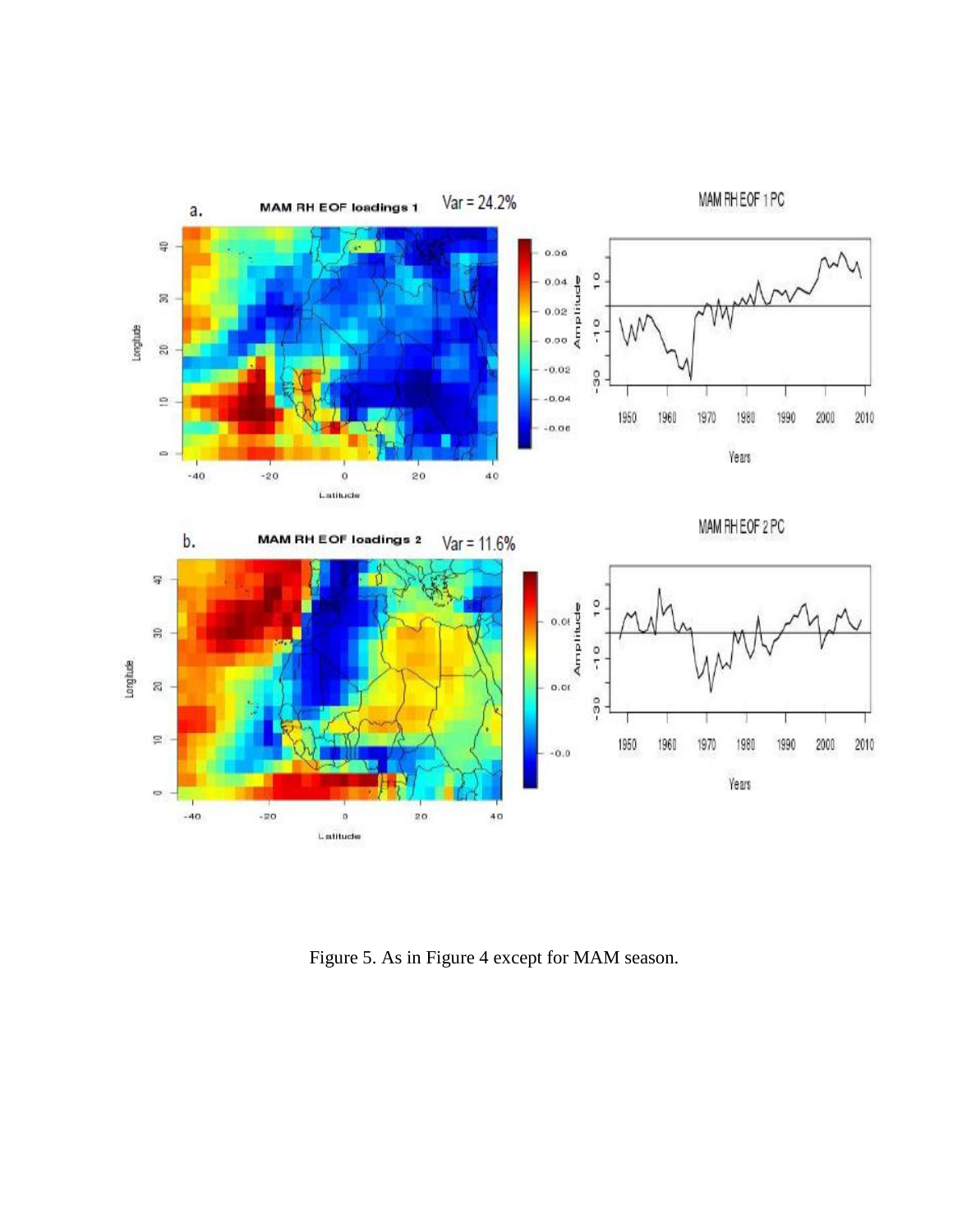

Figure 6. Seasonal tropical Atlantic SST-RH covariability. In panels a, b, c, and d, dark blue or green areas over the ocean are statistically insignificant at 99.9% confidence level. On land, dark blue or green colors are default background colors, and should be ignored.